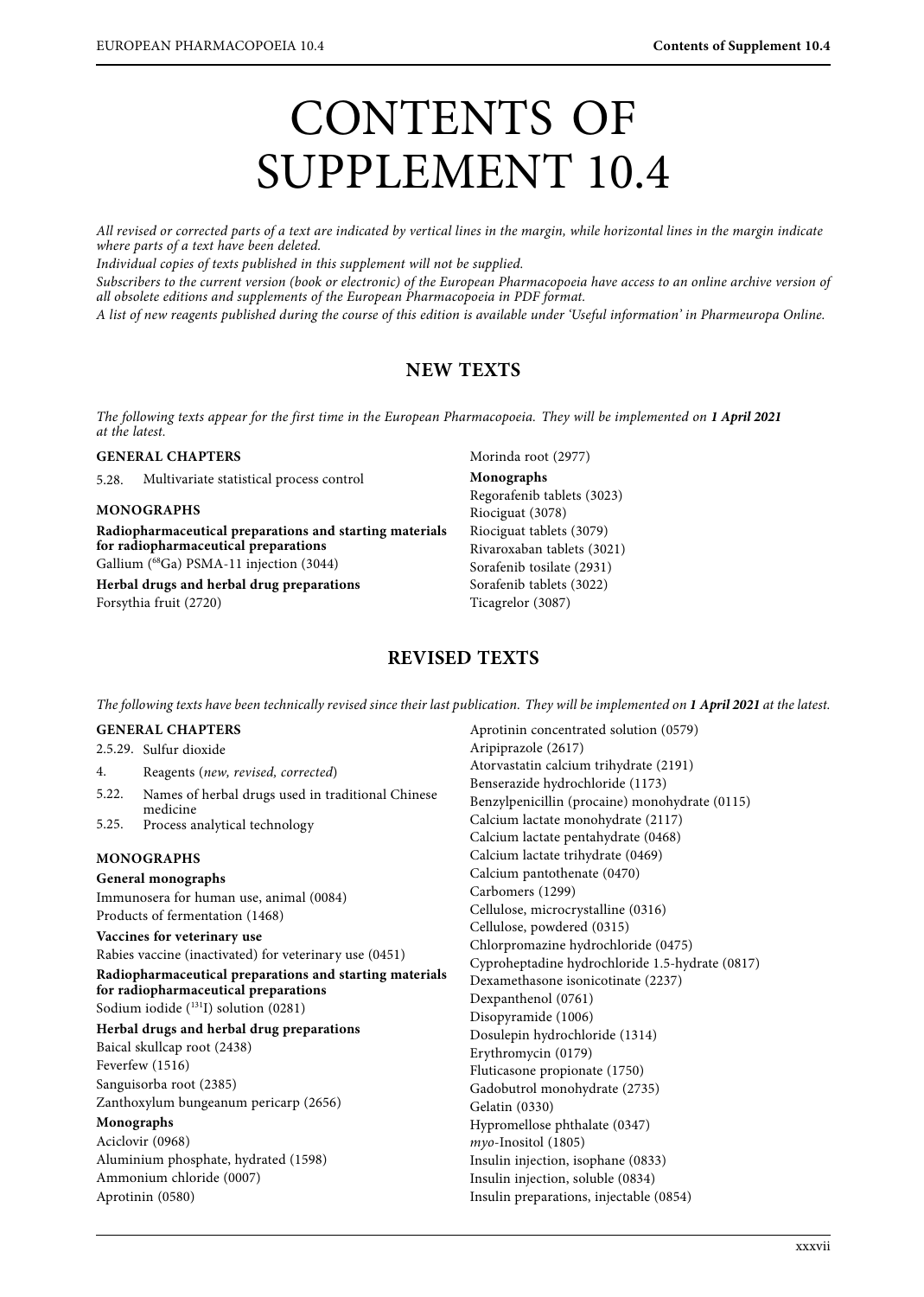Insulin zinc injectable suspension (0837) Insulin zinc injectable suspension (amorphous) (0835) Insulin zinc injectable suspension (crystalline) (0836) Levomepromazine hydrochloride (0505) Lorazepam (1121) Lovastatin (1538) Magnesium aluminometasilicate (2854) Mercuric chloride (0120) Norfloxacin (1248) Paroxetine hydrochloride (2283) Paroxetine hydrochloride hemihydrate (2018) Piperacillin monohydrate (1169) Piperacillin sodium (1168) Piracetam (1733) Potassium chloride (0185) Potassium hydrogen tartrate (1984) Prednicarbate (1467)

Prednisolone (0353) Promazine hydrochloride (1365) Promethazine hydrochloride (0524) Propyphenazone (0636) Sodium aminosalicylate dihydrate (1993) Sodium chloride (0193) Sodium cromoglicate (0562) Sodium lactate solution (1151) Sodium (S)-lactate solution (2033) Stearic acid (1474) Tigecycline (2825) Trypsin (0694) Vancomycin hydrochloride (1058) Vincamine (1800) Xylazine hydrochloride for veterinary use (1481) Zuclopenthixol decanoate (1707)

# **CORRECTED TEXTS**

to be taken into account as soon as possible and not later than **30 November 2020** (the end of the month following the month<br>of publication of Supplement 10.4). of publication of Supplement 10.4).

#### **MONOGRAPHS**

**Herbal drugs and herbal drug preparations** Roselle (1623) **Monographs** Amiloride hydrochloride dihydrate (0651) Benzalkonium chloride (0372) Benzalkonium chloride solution (0371) Carbamazepine (0543)

Ciclopirox (1407) Ciclopirox olamine (1302) Dihydralazine sulfate, hydrated (1310) Neostigmine bromide (0046) Neostigmine metilsulfate (0626) Noscapine (0516) Ondansetron hydrochloride dihydrate (2016) Pentoxifylline (0851)

## **TEXTS WHOSE TITLE HAS CHANGED**

The titles of the following texts have been changed in Supplement 10.4.

#### **MONOGRAPHS**

**Monographs** Piperacillin monohydrate (1169) (previously Piperacillin) Cyproheptadine hydrochloride 1.5-hydrate (0817) (previously Cyproheptadine hydrochloride)

## **DELETED TEXTS**

The following texts are deleted as of **1 April 2021**.

#### **MONOGRAPHS**

Amobarbital (0594) Amobarbital sodium (0166) Insulin injection, biphasic (0831) Metrifonate (1133)

The following texts are deleted as of **1 January 2021**.

#### **MONOGRAPHS**

Carisoprodol (1689) Meprobamate (0407) Nalidixic acid (0701)